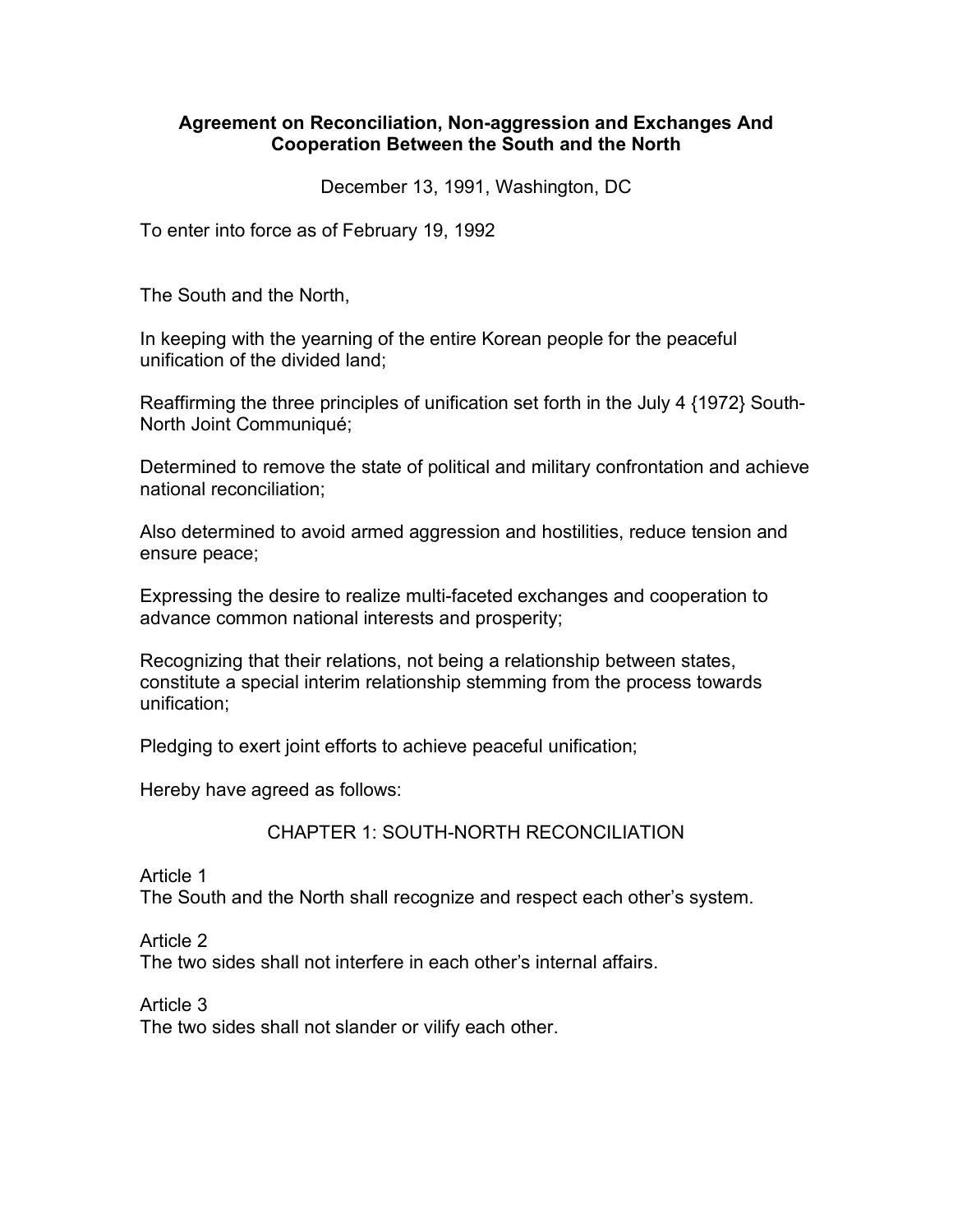### Article 4

The two sides shall not attempt any actions of sabotage or overthrow against each other.

### Article 5

The two sides shall endeavor together to transform the present state of armistice into a solid state of peace between the South and the North and shall abide by the present Military Armistice Agreement {July 27, 1953} until such a state of peace has been realized.

### Article 6

The two sides shall cease to compete or confront each other and shall cooperate and endeavor together to promote national prestige and interests in the international arena.

### Article 7

To ensure close consultations and liaison between the two sides, South-North Liaison Officers shall be established at Panmunjom within three (3) months after the coming into force of this Agreement.

### Article 8

A South-North Political Committee shall be established within the framework of the South-North High-Level Talks within (1) month of the coming into force of this Agreement with a view to discussing concrete measures to ensure the implementation and observance of the accords on South-North reconciliation.

### CHAPTER II: SOUTH-NORTH NONAGRESSION

### Article 9

The two sides shall not use force against each other and shall not undertake armed aggression against each other.

### Article 10

Differences of views and disputes arising between the two sides shall be resolved peacefully through dialogue and negotiation.

### Article 11

The South-North demarcation line and areas for non-aggression shall be identical with the Military Demarcation Line specified in the Military Armistice Agreement of July 27, 1953 and the areas that have been under the jurisdiction of each side until the present time.

### Article 12

To implement and guarantee non-aggression, the two sides shall set up a South-North Joint Military Commission within three (3) months of the coming into force of this Agreement. In the said Commission, the two sides shall discuss and carry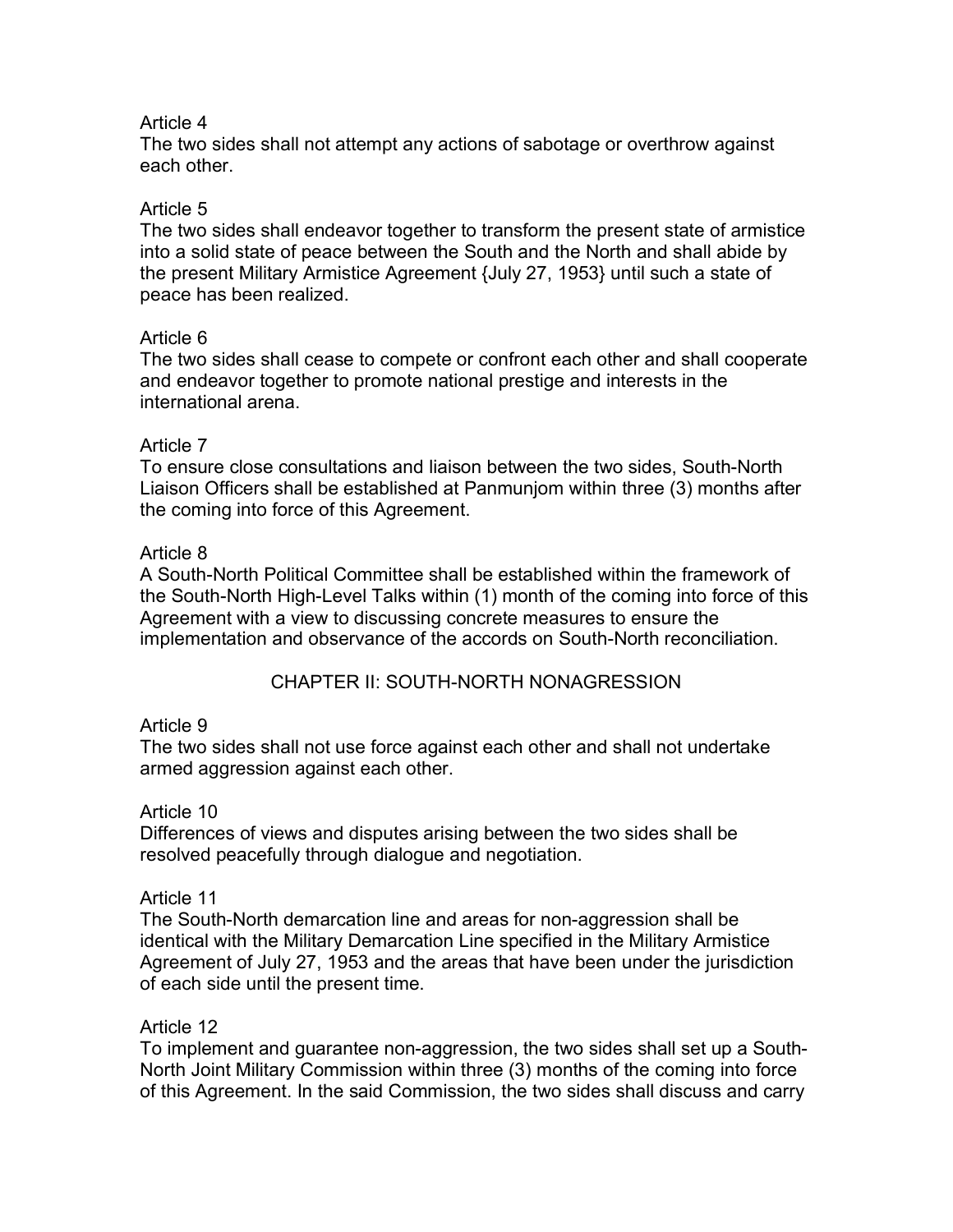out steps to build military confidence and control of major movements of military units and major military exercises, the peaceful utilization of the Demilitarized Zone, exchanges of military personnel and information, phased reductions in armaments including the elimination of weapons of mass destruction and attack capabilities, and verifications thereof.

### Article 13

A telephone hotline shall be installed between the military authorities of the two sides to prevent accidental armed clashes and their escalation.

### Article 14

A South-North Military Committee shall be established within the framework of the South-North High-Level Talks within one (1) month of the coming into force of this agreement in order to discuss concrete measures to ensure the implementation and observance of the accords on non-aggression and to remove military confrontation.

CHAPTER III: SOUTH-NORTH EXCHANGES AND COOPERATION

# Article 15

To promote an integrated and balanced development of the national economy and the welfare of the entire people, the two sides shall engage in economic exchanges and cooperation, including the joint development of resources, the trade of goods as domestic commerce and joint ventures.

### Article 16

The two sides shall carry out exchanges and cooperation in various fields such as science and technology, education, literature and the arts, health, sports, environment, and publishing and journalism including newspapers, radio and television broadcasts and publications.

### Article 17

The two sides shall promote free intra-Korea travel and contacts for the residents of their respective areas.

### Article 18

The two sides shall permit free correspondence, meetings and visits between dispersed family members and other relatives and shall promote the voluntary reunion of divided families and shall take measures to resolve other humanitarian issues.

### Article 19

The two sides shall reconnect railroads and roads that have been cut off and shall open South-North sea and air transport routes.